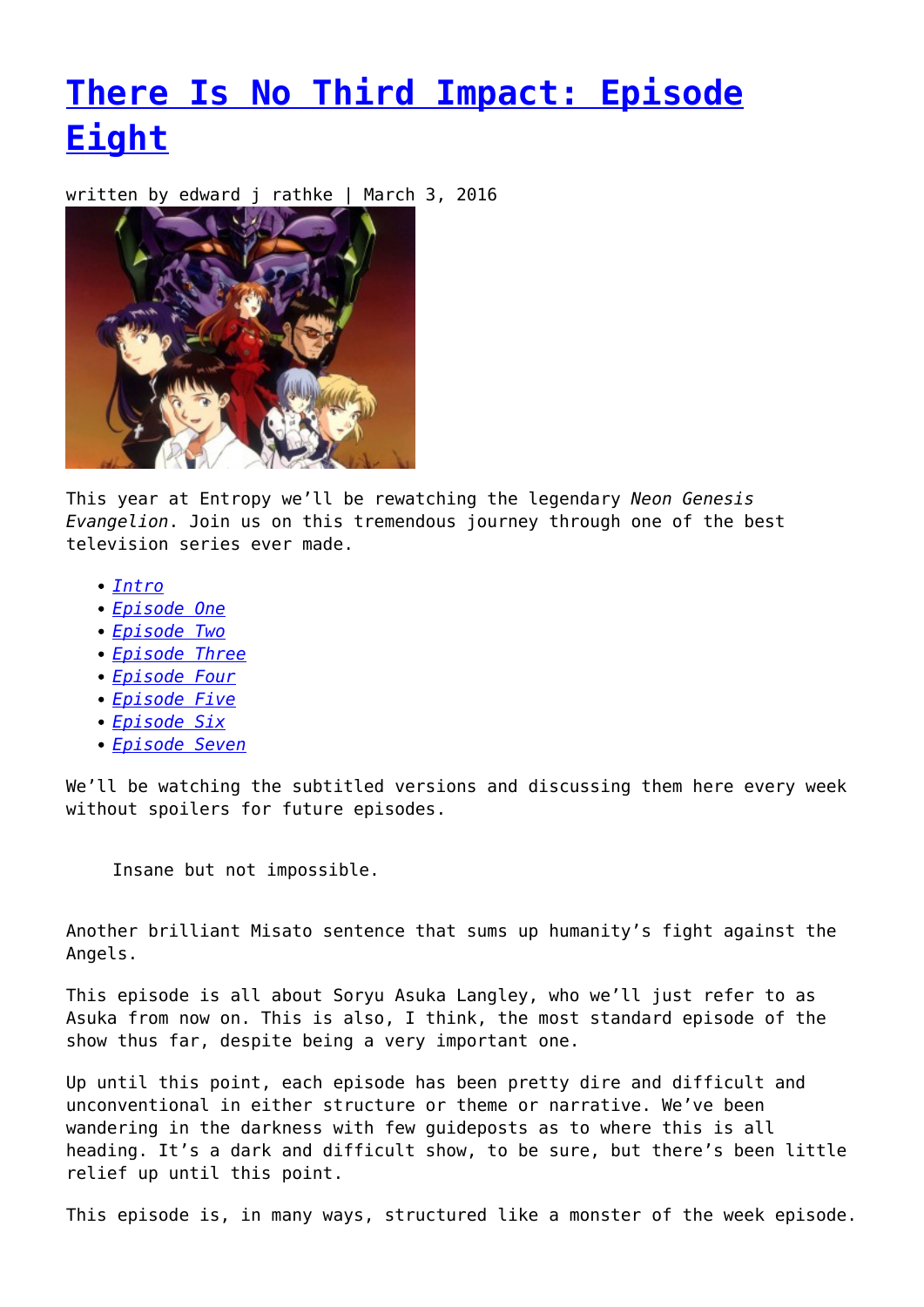The Sixth Angel shows up, but the sense of danger isn't as existential as the previous Angel attacks. We barely even fear for Asuka and Shinji, who're in the most danger. But we definitely aren't fearing for humanity's survival either.

This episode is really about introducing Asuka, who brings some lightness to the drab and dreary and cataclysmic world of *Neon Genesis Evangelion*. She's loud and brash and confrontational and prideful, which is the exact opposite of Shinji.

We also meet Kaji, who's pretty mysterious.

But let's go back a bit.



Commander Ikari's in that weird room he's

always in. It makes for some amazing visuals despite it being the strangest place for a military official to be. As is usual for his scenes, we have no idea what he's talking about, but some cargo is crossing the Pacific Ocean. From there, we cut to Shinji, Toji, Aida, and Misato flying in a helicopter to naval ships.

Aida, military nerd that he is, is losing it with all the tech and gear around. He's recording every minute of it.

And then we meet Asuka, the Second Child and pilot of Unit 02, who makes a statement the moment she's on screen. Almost immediately, she's slapping people and shouting out orders and accusations.

It really is a great contrast to the rest of the cast, who tend to be pretty reserved and quiet and withholding. Asuka's pretty much on the surface.

We also meet Kaji, which throws Misato on guard and off balance right away, hinting at a deeper relationship there.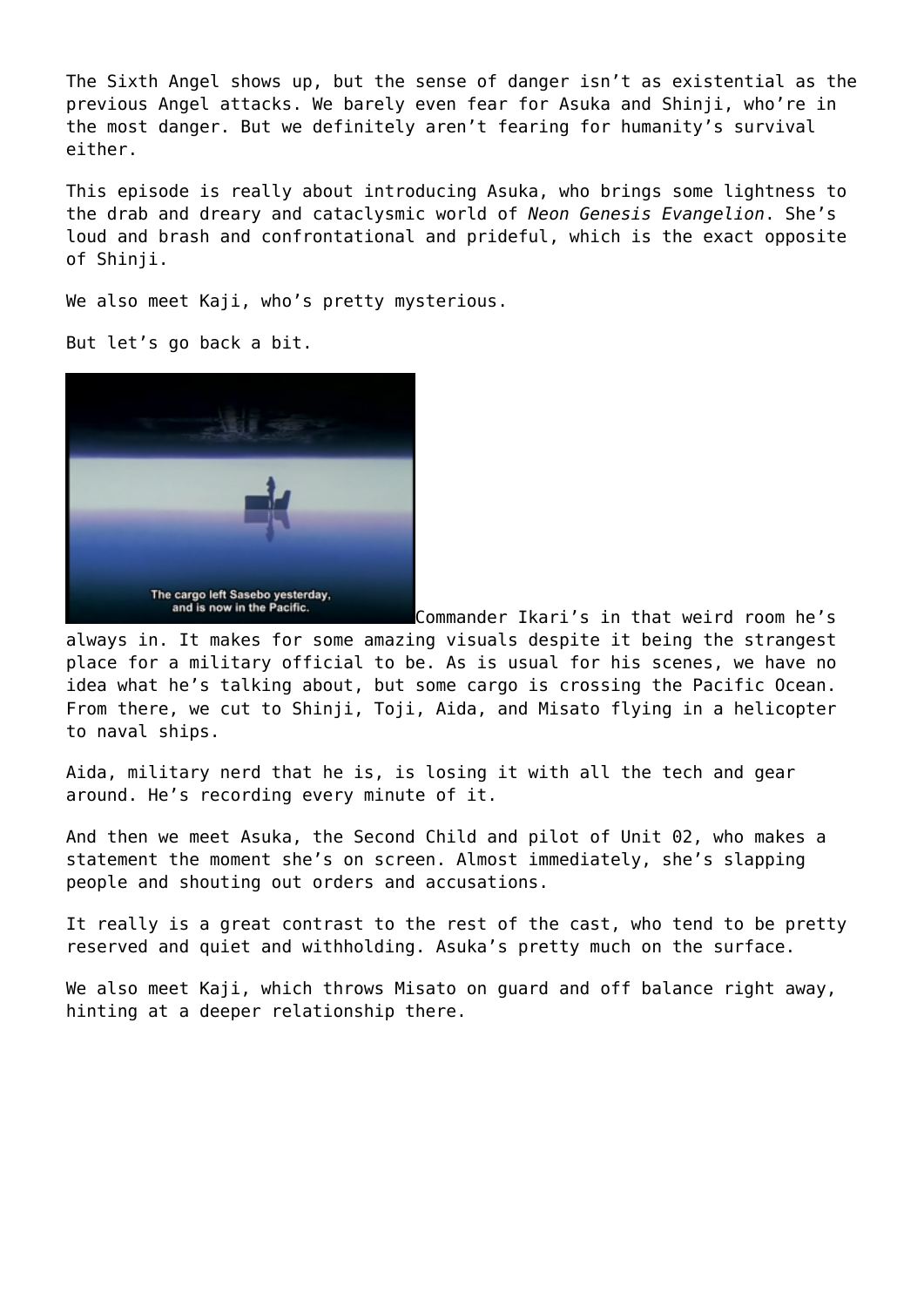

Hideaki Anno captures these new relationships so economically and perfectly with this image on the left. Misato and Kaji's body language say so much. He's so under her skin already and she's trying desperately not to show it. Asuka has a teenage crush on Kaji in much the same way that Toji's pining for Misato.

They're attractive adults shoved into close proximity with hormone-filled teenagers. It's bound to happen.

Kaji pushes things further by revealing that he and Misato have been lovers, scandalising the teens and mortifying Misato.

Misato who's all set to be the most capable version of herself today runs into Kaji, a former lover, who spirals her off balance and embarrasses her in front of her charges, which also undermines her authority.

It's messy and it's funny and it feels so real and right.

Despite how interesting that relationship promises to be, we shift back to Asuka, who's really the center of this episode. In every scene, she's framed in such a way that puts her in a position of power. Especially with relation to Shinji. She's always standing over him, sometimes physically but more often mentally. She puts him off balance with her bravado.

We learn that Shinji's a bit of a celebrity from his exploits in Unit 01 and that his sync rate was ridiculously high for an untrained pilot. We also learn that Unit 00 and 01 are largely considered prototypes, with 02 being the first designed for battle. All that data being recorded by NERV definitely went into constructing 02 and the other future iterations mentioned in the previous episode.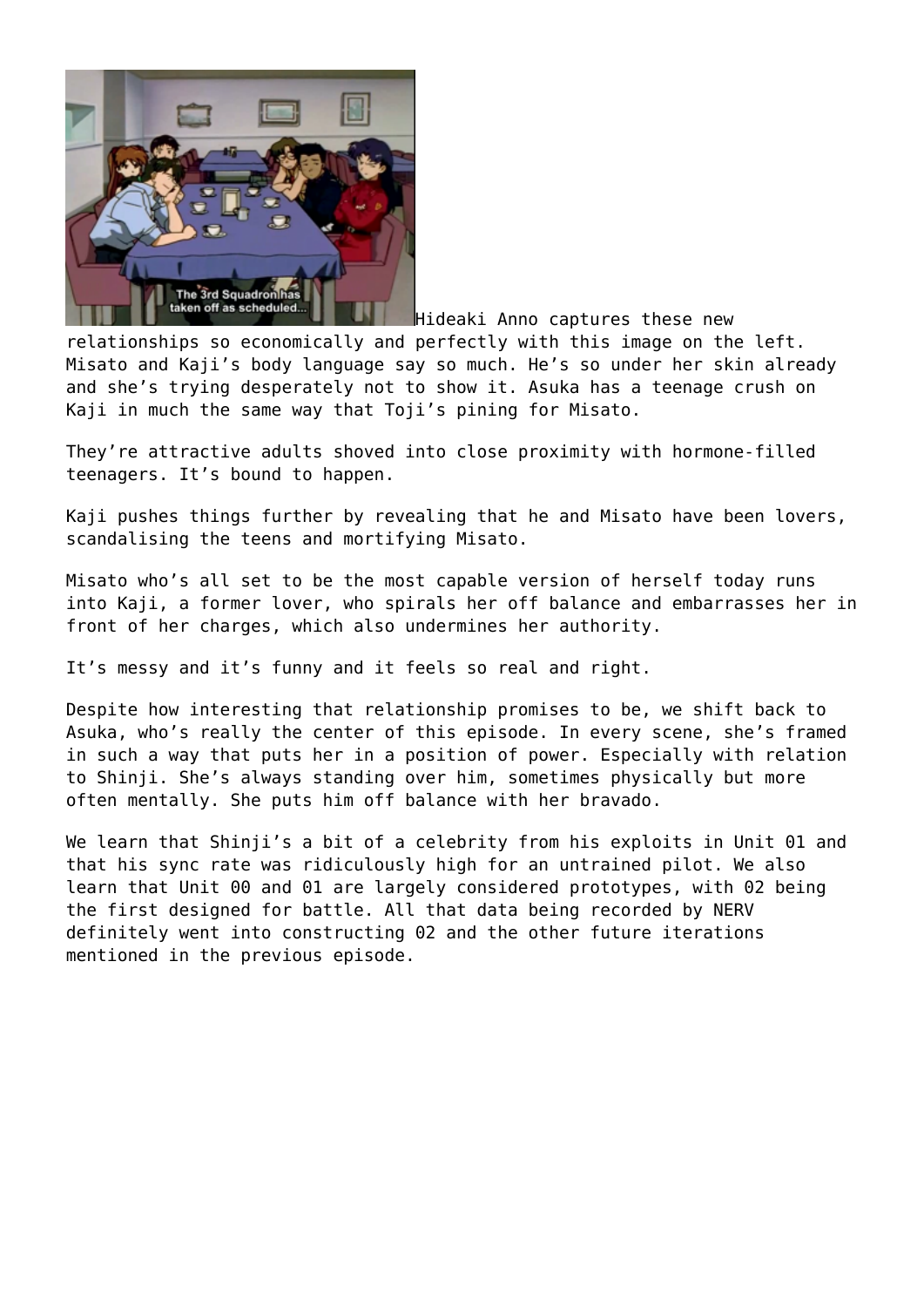

And Asuka takes great pride in having the perfected EVA to pilot. She makes sure Shinji knows that she stands above him. She's the best pilot. The best trained. The best suited for the job. Her EVA is the best designed and best equipped to fight Angels, or anything else.

Asuka's an interesting character right away because of how she pushes against what our expectations are for an EVA pilot. So far we've only met Rei and Shinji, two broken kids. Hurt and abandoned, so withdrawn and anxious they can barely function.

And then Asuka bursts on screen with so much swagger.

Some other things are happening on the ship.

Kaji's the one talking to Commander Ikari, though we still don't know what that's all about.

Misato runs into authority barriers from the Admiral. Rather than push back, she gently reminds him that NERV has the authority to take over, if necessary.

This again shows how far reaching NERV's power is. Every branch of the military, government, and media are seemingly tools for them to play with, if they so choose.

The Admiral is insistent about his power, which, of course, means he's about to lose it, which he does once the Sixth Angel shows up.

Interestingly, Misato doesn't take it from him.

Asuka does.

After forcing Shinji into her extra plugsuit, which is clearly made for her body type, she also forces him into Unit 02 with her. A lot of this is played for comedy. Shinji looks feminine and embarrassed in her suit and he's messing the sync by not knowing German, which seems to be Asuka's native language. She literally makes him watch as she pilots the EVA to prove that she's the better pilot.

Shinji doesn't really care about that though.

We know Shinji. He just wants people to be proud of him, to be kind to him,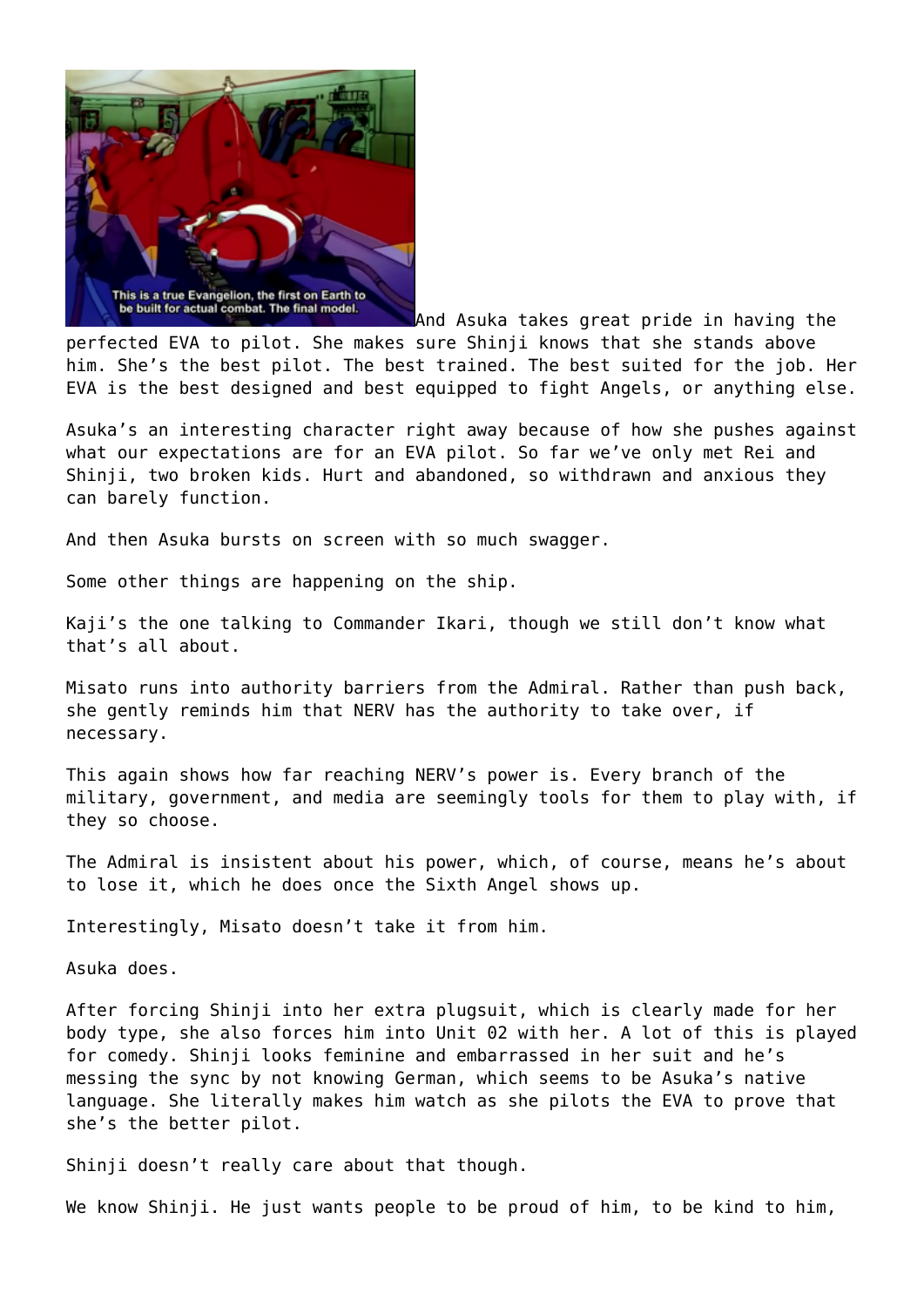but he doesn't really care if he wins or loses or is considered the best. He craves kindness and affection, but not recognition or attention.

Asuka seems to crave those, though, which maybe tells us some more about her.



Anyrate, the Angel is smashing up the ships and the Admiral is refusing to ask Misato–and by extension, NERV–for help, and then Asuka takes things into her own hands by starting up Unit 02.

The Angel is a leviathan of sorts. A gigantic swimming monster with huge sharp teeth. Kind of like a whale spun into the territory of nightmares. While it's smashing the ships, Misato believes it's looking for Unit 02, which is an interesting observation.

If that is what it's doing, it shows that the Angels are pretty intelligent, and that their grudge seems to be primarily with NERV. Why this may be true is difficult to pin down. But it could be that the EVAs themselves attract Angels or that the Angels have a real goal–the elimination of NERV.

Whatever the case may be, Asuka brings Unit 02 into position just in time for the Angel to pull it under.



Interestingly, we discover that this

stretch of the ocean wasn't always an ocean. Beneath the ocean, we see the wreckage of a city. Skyscrapers and so on stretch from the ocean bed.

It's never stated, mind, but this is certainly a result of the Second Impact. The poles melted and the seas rose high enough to swallow entire regions of the world, including former sizable cities.

Once underwater, the EVA becomes somewhat useless. We learn that it needs B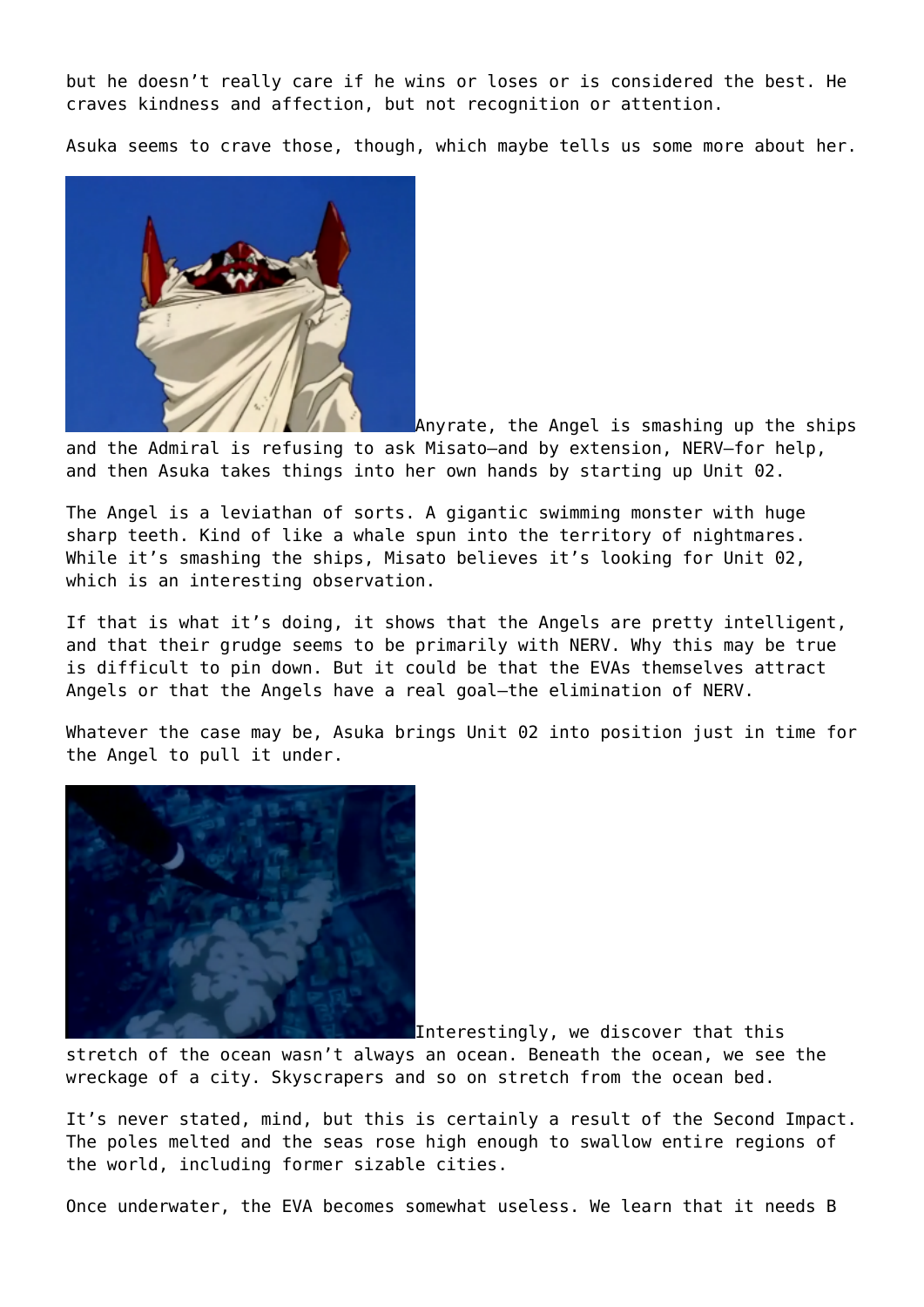equipment for underwater fighting, though we don't really know what that is. Suffice it to say, Asuka and Shinji don't have it and so they're hopelessly pulled along by the Angel.

Misato comes up with another insane plan to stop the current Angel, which they decide to make work, because there's really no other option.

During this time, Kaji leaves, frustrating and disappointing Misato, who briefly shows real affection for him.



Shinji and Asuka manage to fall into sync at the possibility of their failure and snap open the Angel's jaws, allowing the sinking battleships to crash through its teeth and unload its full arsenal into its core, which causes the monster to explode.

It's all surprisingly easy, especially when put next to the cataclysmic danger from the previous Angel battles.

The first Angel fight, all the forces of Japan fail along with Shinji, who nearly dies. Unit 01 goes berserk to save the day.

The second Angel fight is much the same. The only thing that saves them is Shinji goes berserk.

The third fight begins with Shinji nearly dying and results in a hole being drilled through the Geofront while NERV execute an insane plan to kill it, which nearly results in the death of Rei.

But this battle–it's all quite simple. It feels like any other anime in that way. Where the heroes face sequences of challenges which become routine.

This episode feels routine.

It's effective in presenting Asuka and in adding more depth to some of the mysteries at the core of *Evangelion*, but from a narrative and structural standpoint, this is a very by the numbers kind of episode.

Anyrate, when the battle's over, Ritsuko looks over the results and sees that Asuka, Shinji, and Unit 02 had the highest sync rate they've ever seen. We also learn that Asuka's now at Shinji's school, much to the horror of Toji.

Most importantly, and most opaquely, we discover what the cargo was that Commander Ikari mentioned at the start of the episode. Kaji delivers it to